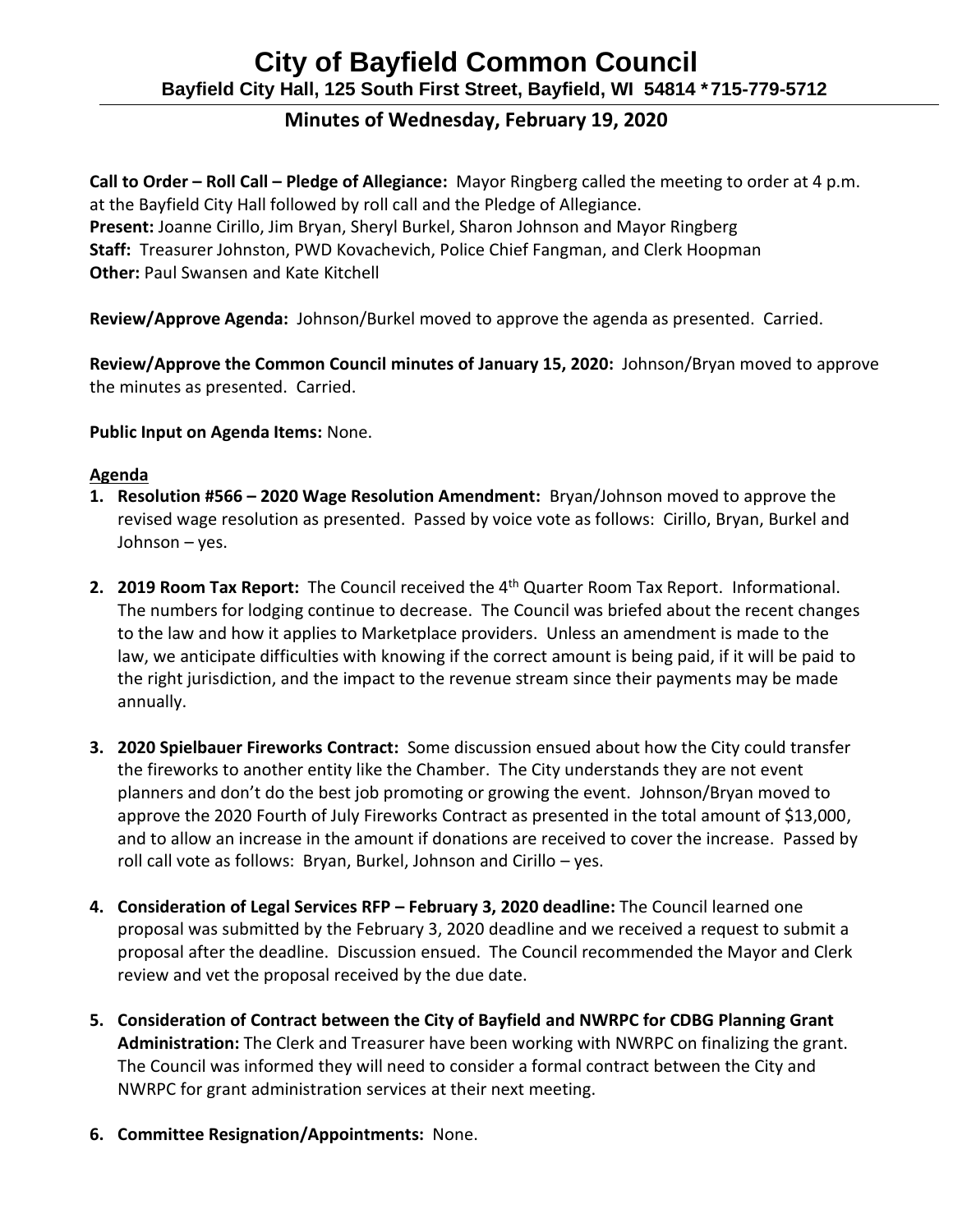### **7. Project Updates:**

- **a. Marina Breakwall/Seawall Project – Grants Update:** The City of Bayfield received great news this past week. We received the HAP Grant, the MLS Grant and the Army Corps of Engineering Section 154 Grant! The MSL grant was given up due to receiving the HAP grant. Bryan told the Council that we can use Federal Funding as a match toward the State Funding. This alleviates the City's cash contribution toward the project. Hoopman was thanked for her efforts as was Jim Bryan, Larry MacDonald and Bill Peterson for bringing program officials to Bayfield for the perfect on-site tour.
- **b. Bayfield & Ashland County Regional Housing Study – Grant Award, Articles & Project Narrative.** Discussed above; Agenda Item #5.
- **c. Big Ravine & Wayfinding System Project:** Kate Kitchell and Councilor Cirillo discussed the wayfinding signage plan that is being worked on. Any changes to signage will likely require a code amendment. Kitchell said money will be needed for signs.

#### **d. Bayfield Area Trails (BATS)** –

- Kitchell reported they are making progress on the project.<br>• Michelle Jensen, Ashland Daily Press wrote a nice article ab
- Michelle Jensen, Ashland Daily Press wrote a nice article about the project.
- They received a design contract for 8 segments of trails / connections which included the estimated cost to construct.
- She submitted an AICF grant application for funding to "Train Volunteers" on how to build and maintain trails.
- They are waiting for a design for stairs that lead to the school.
- The Mayor will be requested to attend a MOU signing event.
- **e. Green Infrastructure Project: Julie Beth Hinds, G.I. Code Audit & Strategy proposal for the City of Bayfield:** The Council was informed the GI Taskforce had their first meeting on February 13, 2020. They received a request to approve a contract for Green Infrastructure planning from Julie Beth Hinds, Birchline Planning, LLC who would conduct a review of our local codes to GI and provide recommendations for revisions and she will also provide flow path modeling of runoff for the City. Burkel/Johnson made a motion to approve the Mayor and Clerk's signature on an agreement; not to exceed \$10,000 unless additional funding is found first for an amended scope of work. Passed by roll call vote as follows: Burkel, Johnson, Cirillo and Bryan – yes.
- **f. Lakeshore Walkway and Trails Project (Town and City):** Nothing new was reported.
- **8. Mayor's Report:** The Mayor informed the Council, minutes ago, we received an offer from GSA for a five-year lease. He also briefly discussed his recent trip to Madison for Superior Days where they received a warm reception and he made some great connections.

#### **File Reports from Committees, Commission & Boards:**

**Finance:** Minutes of January 15, 20209 **Harbor:** Minutes of February 3, 2020 **Library**: Minutes of January 22, 2020 **Parks and Rec**.: Minutes of February 6, 2020 **Police Department**: January 2020 Report **Public Works**: Minutes of February 11, 2020 Johnson/Burkel moved to place on file the above listed minutes in a block format. Carried.

**Correspondence**: **WI Department of Natural Resources Informational Letter** Informational; no action required.

**Treasurer's: January Voucher Payments, Fund Summary, Treasurer's Reports and Budgets:** Burkel/Johnson made a motion to approve the January voucher